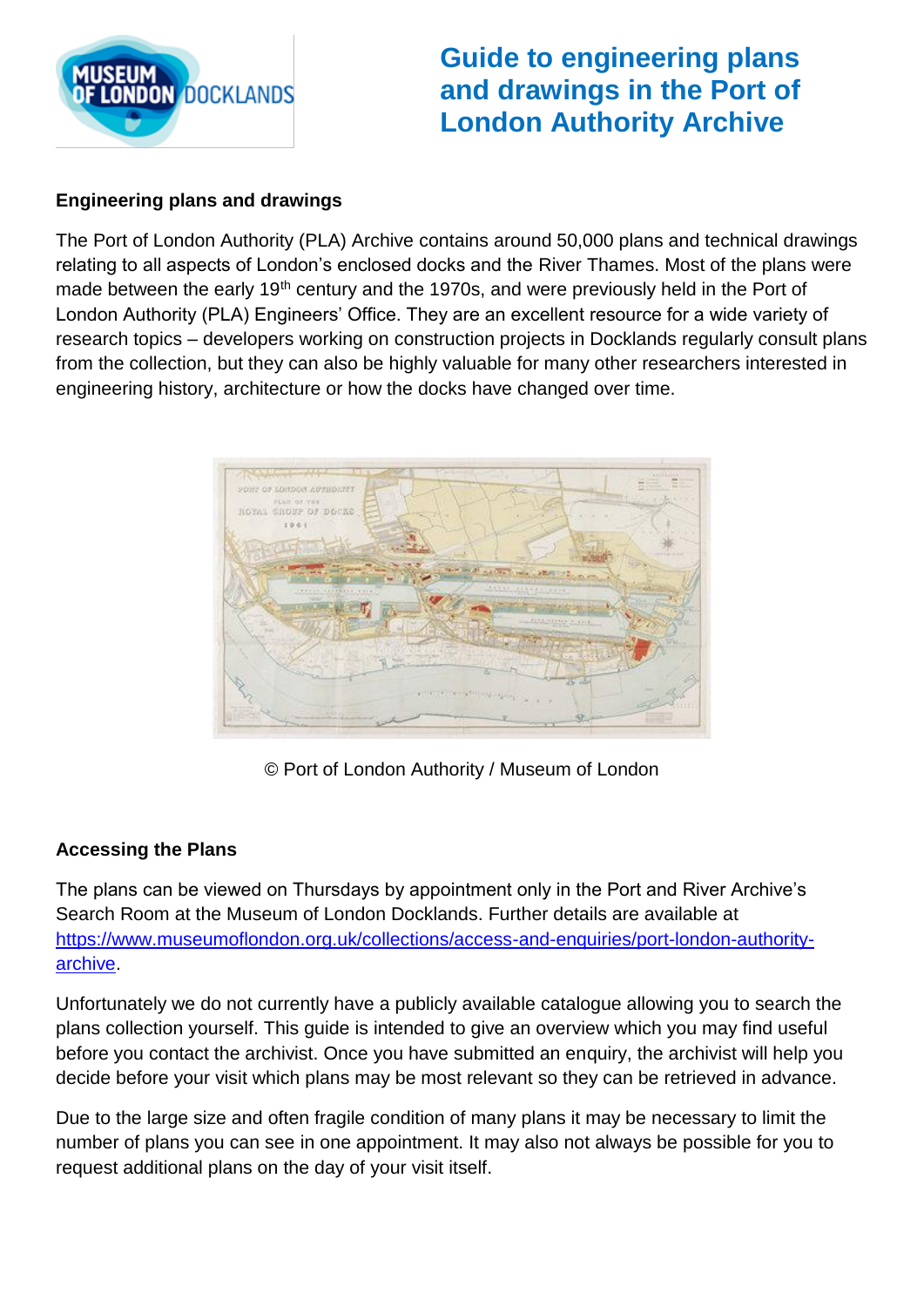#### **How to Find Plans**

In the early 20<sup>th</sup> century the PLA devised a 7-digit numbering system to identify uniquely all the plans it held and would have in the future. This 7-digit number can generally be found written or stamped in the bottom right corner of each plan. The first digit of the number refers to the area covered by the plan. The second and third digits relate to the subject of the plan. So, for example, all the plans with numbers beginning "7" relate to the Royal Docks, and all the plans with numbers beginning "757" show bridges built at the Royal Docks. See Appendix for full details of the numbering system.

The archive holds photocopies of typewritten and handwritten finding aids for the plans collection which seem to have been produced in around the 1970s. Depending on the area and the amount of plans you might be interested in, the archivist may invite you to book an appointment to view these finding aids prior to accessing the plans themselves. It should be noted that the finding aids include details of many plans which are not held in the archive. It is unclear if these missing plans still survive and where they are now.

The archive team is working to improve the cataloguing of the plans so it is clear which ones survive and the records can be easily searched and sorted. The PLA 7-digit number is being incorporated into the new archive reference codes assigned to each plan (so, for example, the plan numbered "6760015" becomes PLA/PLANS/6/76/0015 in the archive catalogue).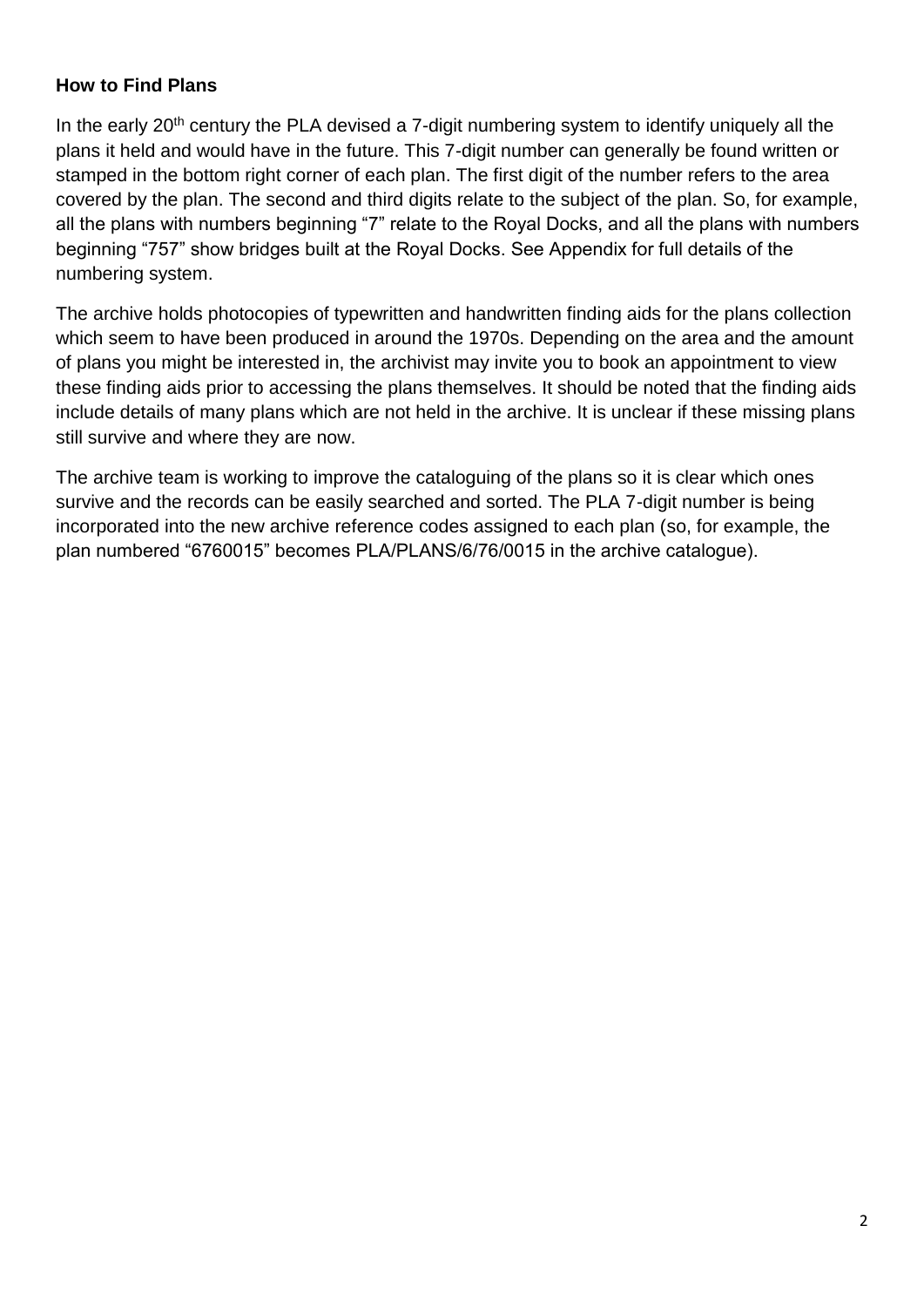## **Appendix – PLA 7-digit numbering system**

| <b>First digit of number</b> | Area covered by plan                                   |
|------------------------------|--------------------------------------------------------|
| 0                            | General                                                |
|                              | River                                                  |
|                              | Land and estate                                        |
| 4                            | London and St Katharine Docks                          |
| 5                            | <b>Surrey Docks</b>                                    |
| 6                            | India and Millwall Docks                               |
|                              | Victoria, Albert and King George V Docks (Royal Docks) |
|                              | <b>Tilbury Docks</b>                                   |

| <b>Second and</b> | <b>Subject of plan</b>                                                        |
|-------------------|-------------------------------------------------------------------------------|
| third digits      |                                                                               |
| of number         |                                                                               |
| 01                | General                                                                       |
| 02                | Plans not connected directly with PLA                                         |
| 05                | <b>Historical</b>                                                             |
| 07                | Parliamentary, Royal Commission, public inquiry                               |
| 09                | Tides and currents, tide gauges, observations, flood records etc.             |
| 10                | Marine surveys previous to 1909                                               |
| 11                | <b>Standard Charts (River)</b>                                                |
| 12                | <b>Field Sheets</b>                                                           |
| 13                | <b>Current river surveys</b>                                                  |
| 15                | Dock surveys                                                                  |
| 16                | Channel jetty and embankment lines, limits of jurisdiction etc.               |
| 17                | <b>Admiralty Charts</b>                                                       |
| 19                | <b>Mooring plans</b>                                                          |
| 21                | Surveyors' outline plans of docks etc.                                        |
| 23                | River Surveyor's original plans                                               |
| 25                | Applications for river accommodation                                          |
| 29                | <b>Dredging</b>                                                               |
| 30                | Floating craft other than PLA                                                 |
| 31                | <b>Mooring materials</b>                                                      |
| 32                | Tugs and steam launches                                                       |
| 33                | Motor boats, small boats etc.                                                 |
| 34                | <b>Dredgers</b>                                                               |
| 35                | <b>Hoppers</b>                                                                |
| 36                | Barges, rafts, oil separators, pontoons                                       |
| 37                | Wreck raising and marking, diving plant                                       |
| 38                | <b>Floating docks</b>                                                         |
| 39                | <b>Floating cranes</b>                                                        |
| 40                | Floating grain elevators                                                      |
| 41                | Lighting buoys, light vessels                                                 |
| 42                | Floating and fixed piers, landing stages                                      |
| 43                | River jetties, dolphins, river wharves (not docks)                            |
| 44                | Embankments, flood prevention works, river and docks, causeways, river banks, |
|                   | paths, river walls etc.                                                       |